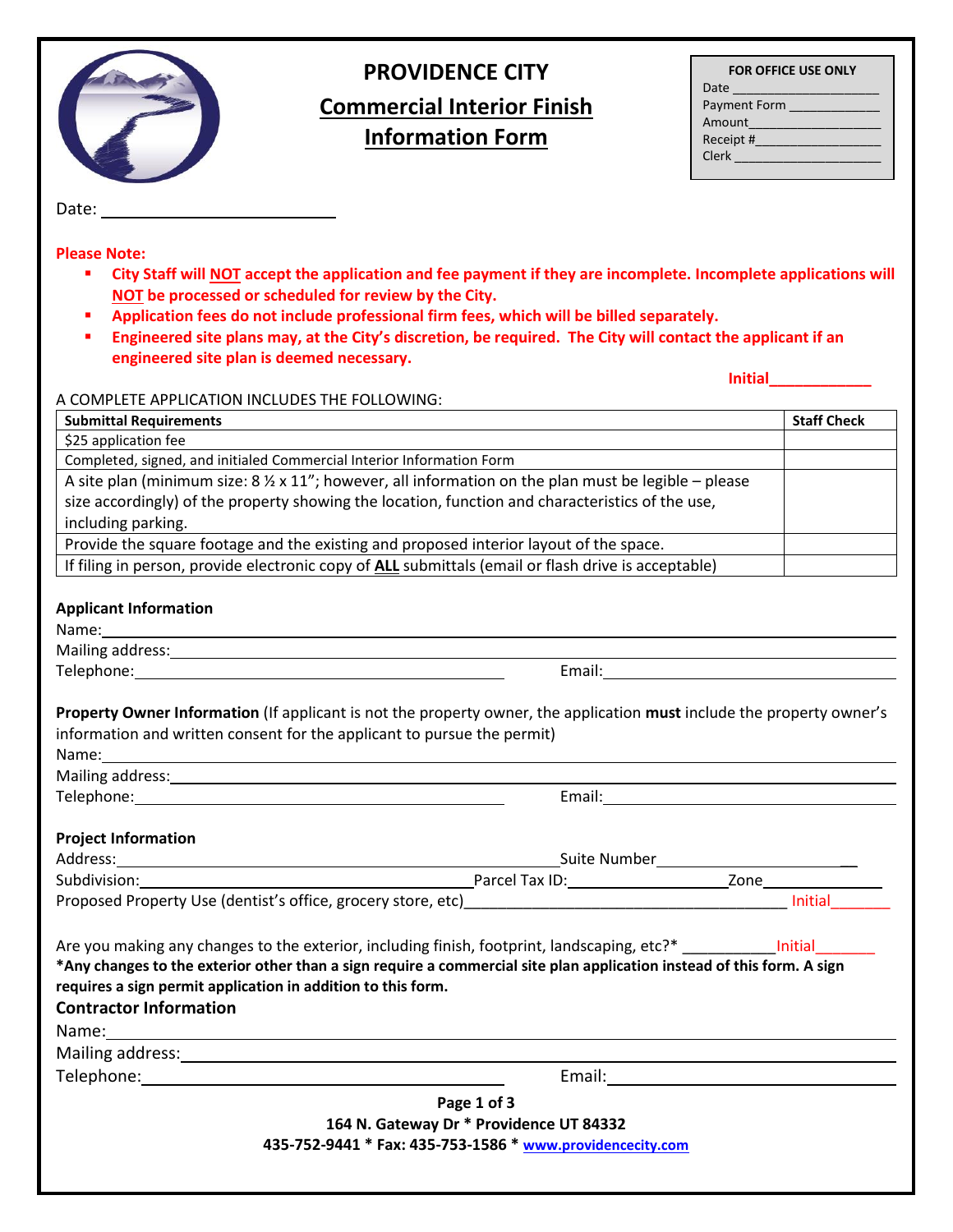Property owner and contractor shall have responsibility to determine grades, and final placement and elevations of footings/foundations. Property owner and contractor shall be responsible for compliance with all state, national and local building codes and ordinances. Initial

Approval by the city of any application submittal or paperwork does not alleviate the owners from their responsibility to understand and conform to local, state and federal laws. Providence City's approval is not intended to and cannot be construed to allow any laws to be violated. Initial

By signing this document, you agree that Providence City will bill you for any and all professional firm fees as they arise throughout the approval process. This is in addition to application fees. All subdivisions require engineering review throughout the approval process, such as but not limited to reviews of development agreements, construction drawings, preliminary and final plats, and inspections. These services are billed by our city engineer at an hourly rate. Some subdivision applications may also require legal review. Other applications, such as but not limited to conditional uses, may also require engineering and/or legal review at the City's discretion. You agree to reimburse the City for all such costs, whether or not you were forewarned about such costs, and that the City cannot predict all situations in which professional services may be required in order to process your application. Initial

**I declare under penalty of perjury that I am making this application of my own free will and choice and that the statements, answers, and documents submitted in connection with this application are true and correct to the best of my knowledge.**

Signature of Applicant The Printed Name Date Date Date

**Page 2 of 3 164 N. Gateway Dr \* Providence UT 84332 435-752-9441 \* Fax: 435-753-1586 \* [www.providencecity.com](http://www.providencecity.com/)**